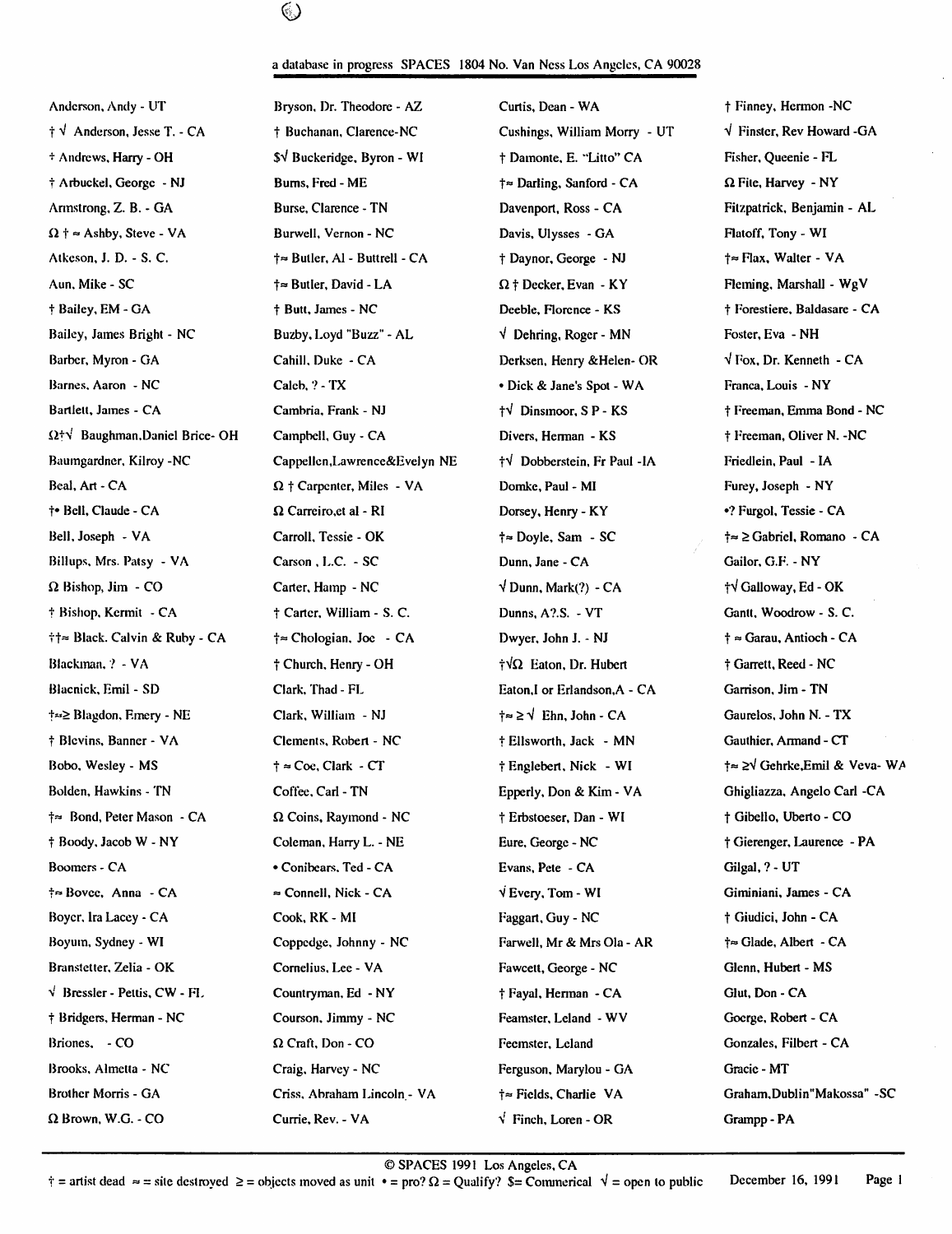## a database in progress SPACES 1804 No. Van Ness Los Angeles, CA 90028

Gray, L. J. - ME t«» Greco, John - CT Green, Homer - TN  $\dot{\uparrow}$  Gully, Boyce Luther - AZ •Guyton, Tyree - Ml • Haardt, Anton - GA  $\Omega$  Haeske, William - MI t Hall, Dilnius - GA  $\dagger \approx \geq$  Hall, Irene Gibson - OK Hall - NC Hallgren, Bob - CA Hamilton, JW & Mae - TX t Hamilton,Marion"Boots"- SC Q Hammond, John - MA  $\dagger \approx \geq \sqrt{\frac{1}{2}}$  Hampton, James - D. C. Hardaway, Joseph - CA Harnacke, Harold - IL Harper, Bob - TX  $\dagger \approx \geq$  Harris, Felix Fox -TX Harris, Washington Doc - TN, t Hartman, Ben - OH Hartsell, George - NC Hartwig, Art - WI Hartzell, George T - NC Harvey. Bill - OK ? † ≈ Hay, T. A. - KY Henderson, Olion - NC Herberta, Victoria - TX Herron, Gladys - NC t Hewes, Qarence - MI Hill, Samuel - WA Hoch, Edd - KS t Hodges, Hardy - SC Hoetlein, Bill - TX †≈ Hollenbeck, John - KS Holley, Lonnie - AL Holliday, Henry Louis - NC > Hooper, Annie - NC Hope, John W. - VA tV Hopkins, Milt- CA t Hosack, Bill - CO

 $\dagger \approx$  Howard, Jesse - MO Howell, Robert - VA Hubbell, Jerry - KS fV Hupenden, Emst - WI Imerheckt, - FL Irvine, Eldon - KY  $\dagger \approx \sqrt{\text{Jackson}}$ , August - MI † ≈ Jackson, Boosie - AL Jagielski, Sig - ND  $\approx$  Jaunita, - CA Jennings, James Harold -NC Jennings, Perry - SC Johnson, Francis - MN Johnson,MarleneJohnson TX (yes Jones, Clyde - NC Jones, S L - WV Q Jones, Walter - ID  $$ \sqrt{\ }$  Jordan, Alex - WI Jordan, John S. - VA Jorgenson, Hans - KS V Juhl, Howard - CA Jurre?, Treser- MA †≈ Kasling, C-Averett, W- CA Kay, Ed - MI Kelly, Tom - NV Kessinger, Omehaw & Flora - WV Kimball, Harry - WA  $\Omega$  King, Curtis W. - TN  $\dagger \approx \geq$  Kingsbury, Ida - TX Kinney, Walt - MI t Kline, Charles - OK  $\Omega$  Knapp - NJ Knowlton, Everett - ME Kobe - IA  $\Omega$  Konzak, Ron - WA Kostalik, Mike - CA  $\Omega$  Kothenbeutal, Roy - MN Krenz. - WA Kuebeck, Elias "Eddie" - OH La Rosa, Frank - S C \$V Ladew, Harvey Smith -MD

Lainhart, Mirell - KY Land, D-SC Lane, Jess & Mildred - KS Lang, Charles - CA Langdon, Richard Wilkes-CA Lassiter, Herley - NC t Laux, Joseph - NJ † ≈ Le Batard, Paul - LA  $\Omega$ <sup> $\psi$ </sup> † Le Page, John Batiste -WA Led ford, Adam "Bud" - NC Lee, Arda - TN Lee, Louis Foo- AZ t SV Leedskalnin, Edward - FL t Leeming., Billy - GA  $\dagger\sqrt{ }$  Legler, George Phar - AZ  $\$ \sqrt{$  Leipart, William + - Ml Lemkiul, Stan - CA Leow, Yvonne Maria - NC •?Light, Joe - TN Lilley, John - NC Little, T.J. - WA Lodge, Bemadine - CA Lowery, James - NC Lucas, Charlie - AL fV Lucero, Felix - AZ Luigi - MT Lund, E. K. - MI  $\Omega$  Luvera, Paul & Mary- WA Lux, Leopold - TX \$V Madonna, Alex & Phy- CA t Mahalchik, John Valjean - NJ y Mahan, Miles - CA tV Makinen, John Jacob - MI Malone, George - CA Manning, Griffin - CT Manolides, Jimmy - WA =» Marbritt, Donna - CA Marques, Henrique(or Eric?)-PA t Marshall, Inez - KS t Martin, Antone - CA Martin, Dan - SC

fV Martin, Eddie O - GA Martin, Kile R - NE Martinez, T -TX Marty, Albert "Kid" - MI Mattingly, Lloyd "Hog" - KY t Mattison, Roscoe - OK t Maugeri, Joseph - NJ t Mayes, Harrison - KY McAlister, Lee - UT McBride, Laura - AZ McCarry, Ralph E - MI McCIaren, Jim - CA •McCoy, Leo & Willie - LA McCoy, Mildred - NC McDaniel, Howard - WV • V McGuire (?),Raymond CA McKenzie,Carl - KY McKinnon, Gary - ID tV McKissack,Jeff-TX McMeekin, John O. - WA t McNeill, John Charles - NC, t Medica, John - CA t Mehringer, John - WI Mellin & Sandell - CA Merklin, Walter - IN Mertz, Albert (Kid) - MI Michlear, Gregg - TX Mickelson, Marie & Frank - KS fV Milkovisch, Mary&John- TJ Miller, C. C. - CA Miller, Homer - VT Miller, Jacques - CT Miller, Ruben A. - GA Mitsueda, Mits - CA V Moak,Tai-WA Mobley, H. F. - WY V "Moneyman", - DC Moody, Pastor Alan - IN Moore, Oscar - GA Moore, Victor - WA Morales, Florencio - CA

©SPACES 1991 Los Angeles, CA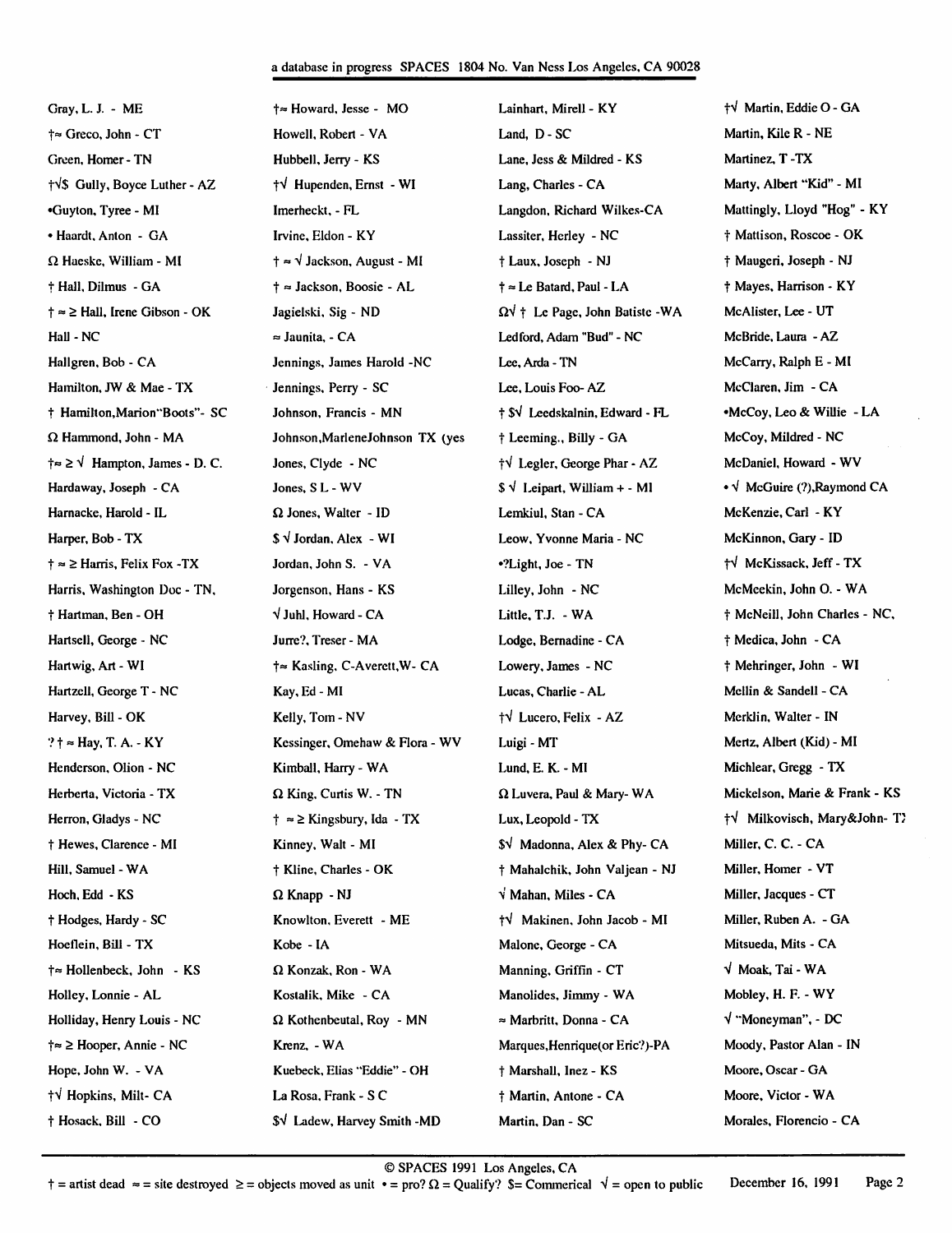### a database in progress SPACES 1804 No. Van Ness Los Angeles, CA 90028

Morgan, Sis Gertrude - LA t Morris, George T. - NC t Morton?, J Sterling - NE t Muhlbacher, Joe - OK  $\Omega$  † Mumma, "Mr. Eddy" - FL t Murray, J B - GA Musson, Juanita - CA Nardone, Angelo - NJ Nash,C.S. - MA Neatherlin, Frank - OK Nelson, Cal - OK t Nelson, Edward - MI  $\sqrt{}$  Nelson, Ellis - WI  $\Omega$  Nelson, Ernest V. - OR Neumann, Alvin - CA Nohl, Mary - WI Notzke, Bill - IL Nye, - WI  $\dagger \approx \geq$  Oebser, Frank- WI  $\Omega$  Oja, Otto - WA Opp, P - IL t Osterberg, Gustave - NJ Overholzer, Raymond - MI Owsley, Willie - KY O'Brien, Gene - CA O'Conner, Darrell J. - NH Pack, Joe - TX t Palmer, B J - lA  $\dagger \approx \geq \sqrt{Papio}$ , Stanley - FL Parson, Ace - WA Partin Jr., Ernest - LA t» Payne, Leslie - VA Peck, William H. - NV Perkins, Rev Benjamin F. - AL  $\Omega$  † Person, Leroy - NC t Petardi or Petarde Joseph IL t\$V Peterson, Rasmus - OR V Pfeffer, Fr Joseph V - MI Piacenza, Aldo & Rosa - IL t Pierce, Elijah - OH Pixley, Ray - NM

t » Pope, Laura - GA Presley, Lester - NC Preston, Sr., William J. . - VA Price, Albert - NY t Prisbrey, Tressa - CA Prostino, Walter - LA Pugh, Lorenzo Dow - TN Pugsley, Martin - TX Purcell, Dallas - AR t? Quammen, Ole S. - SD Queen, John E. - NC t Quigley, Elise - AR V Quinn, Don - WI †≈ Radislovich, Matteo - NJ Raidel, Dorian - MI Rains, Phillip & Irene - WA Ralston, Dan - CA Ramirez, Angel - HI † ≈ Rapp, Father George - IN Rascoe, Pardner - NC tt Rasmussen, Eric&Neils CA t \$V Ratliff, - CA t Ray, George Ellis - TX Q. Reuter, Wenona - AR Reynolds - AR Rice, W.C. - AL t Richie, Emile - LA fV Rindlisbacher, Otto Rockwell, Ralph - PA tV Rodia, Simon - CA Rodriguez, Dionicio - TN  $\dagger \approx$  Roeder, John - CA  $\approx$  \$ Roehrick, Otto - CA Rogers, Buddy - NJ Root. Ed - KS  $\Omega$ S $\sqrt{ }$  Rosalea - KS Rosebrook, Rodney - OR  $\dagger$   $\approx$  Rothe, Dr. Walter - D. C. t Rousseau, David-Netty - KS t Rowe, Nellie Mae - GA Rubel, Michael - CA

Rumney, Wesley - VT t Rusch, Herman - WI Russo?, Vito - NY Ruth, Rev. John D. - GA Saavedra, Helen - CA Salek, John B. - PA t Samuels, Jolly Joshua - SC t Santa Cruz, Dolores - AZ t Savage, Millard - TN †≈ Scartaccini, Ardell - NM †≈ Schmidt, Clarence - NY Schmidt, Frank - MO Schneider, Greg - WI Schwarz, John - SC Scott, J. P. - LA Seidler, Dave - WI Shadi, Sundar - CA t > \$V Shaffcr,Qem "Pop" -AZ † ≥ Shaffer, Clem "Pop" -NM Shaian - MA Shelby, George Cass - MI  $\dagger \approx$  Shelton, Ray - TX Shepard, Letha - KS Sides. Harry James - NC Sidiaren, Flavian - HI Silverio, Henry - CA Simpson, Vollis - NC Sinclair, Daniel - UT Singleton, Lester - NC Slauter, Randolph - GA Smith, Devon (?) - PA t Smith, Ellen Frances - CA  $\dagger\sqrt{\text{Smith}}$ . Fred - WI † Smith, Gerald L.K. - AR Smith, Lewis - OH Smith, Mary T - MS  $\sqrt{}$  Smith, Ray Otis - KS Smock, Soley? - NV t Smolak, Stanley - MI  $\dagger$   $\geq$   $\vee$  Sofie Reise/Hornick- MI Solomon, Howard - FI^

Sparks, Fielden - KY t Sparks, Newland - NC Speer, Edgar - OH t Stacker, Marie - NC t Stacy, George - KY Stanke, Morris M. - ID tt Steen, Lec & Dee - MT t\$V Stenman, Elis & fam - MA Stephens, Henry - MI Stephenson, Quentin J. - NC Stevens, Dalton - SC Stone, Harry & Hazel - OR Stoval, A1 - CA t Sturghill, Ann - GA Sudul, Ben t Swaim, Charlie - NC  $\Omega$  Swetz, Bill - CO t Sykes, Stephen - MS Tashjian, Elizabeth - CT Tate, Dr. - VA Taubert, Max - ND  $\approx$  Tawana, Kea - NJ Tawes, 7- MD, Sculp grd Taylor, Thomas - NC tTeUen, James - WI Terrillion, Veronica - NY tV Thompson, Grover - AZ Thurwaller, - CA Tibbetts, Max - ME Tolliver, Tressa - CA Tosone - IA t Townsend, Ted - OK t»? Tracey, C. E. - KS Tracey, Richard -WA Tracy, C.E. - KS Triffenoff, Boris - LA  $\sqrt{}$  Trudell, MB tavern - WI Turner, Cleveland - TX UNK assemblage min hse - IL UNK (Barta?) - WI UNK battlegmd, cov ob - VA

© SPACES 1991 Los Angeles, CA